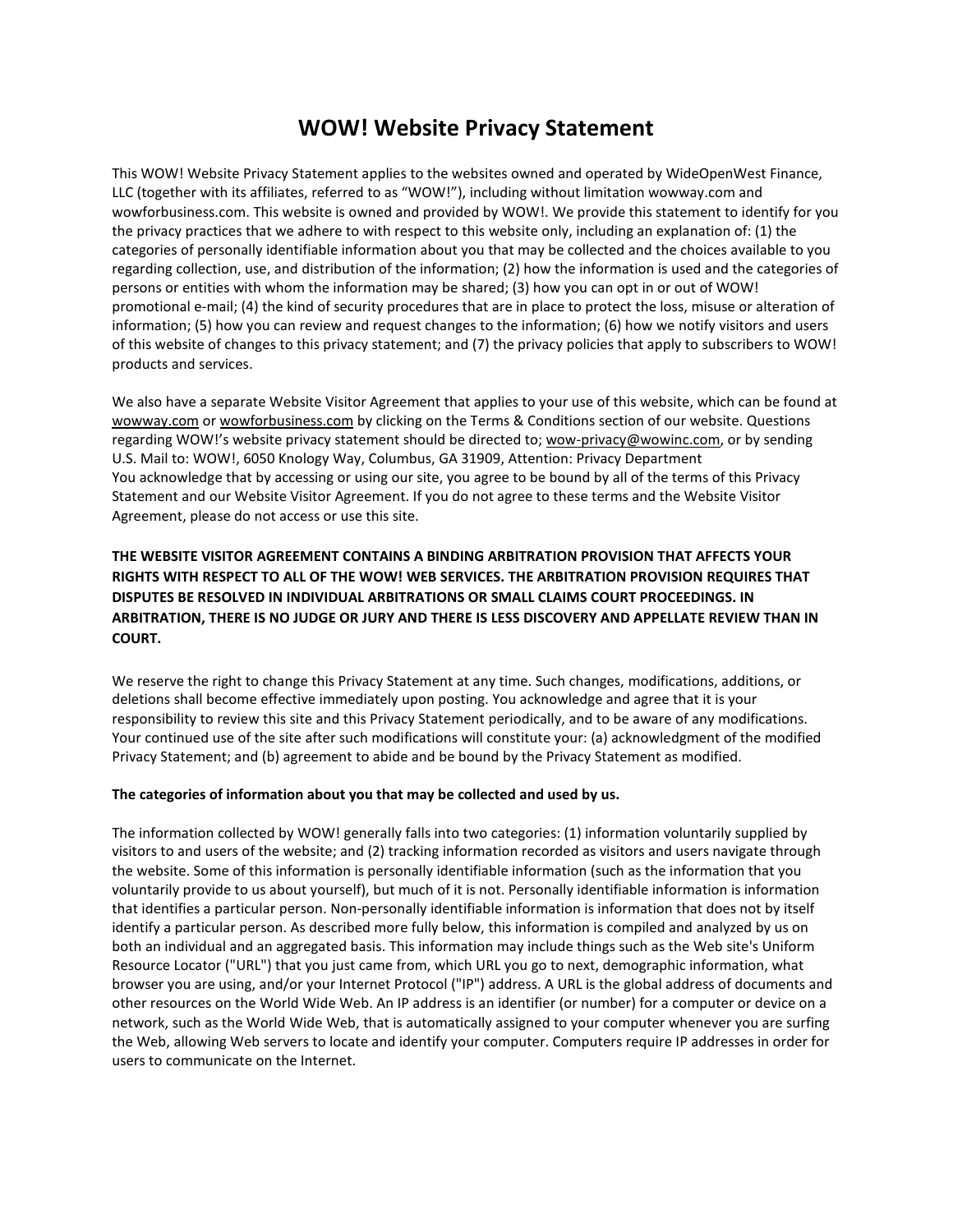#### *General Online Tracking Policy*

As fully described in this policy: (i) WOW! and some of the third party service providers that WOW! uses to deliver services, content and advertising may collect information on this website. This information may include personally identifiable information or may be used to contact you online; and (ii) WOW! and our service providers may also use cookies or similar technologies to deliver relevant advertising to you when you visit other websites, including advertising based on the products and services you viewed on this website.

WOW! does not yet respond to "Do Not Track" signals sent from browsers. Still, as explained below in this policy, you may opt out of receiving cookies from the companies that provide services on this website and you may also opt out of receiving promotional emails from WOW!.

#### *Information Provided by You*

You may voluntarily provide personal information about yourself to WOW! (as part of a registration process or otherwise) when you visit certain areas of this website, such as your name, address, telephone number, email address, financial account information and other information that may personally identify you. We might also request other information about you (as part of a registration process or otherwise), including things like your interests in television viewing, sports, personal finance, and the like. The information you supply will help us to offer you more personalized features, complete the particular function of the website you are using, and tailor our website to your interests to make it more useful to you. Our systems will remember some of this information the next time you log in and use our website, but you can always review and change your information by following the instructions below under "How you can review and request changes to the information you provide to us" in this statement.

Although this type of information is not generally required by WOW! for you to use this website, WOW! may be unable to provide you with some products and services that we make available to other visitors to our website without the information. And you will not be able to order selected products or services over the WOW! website unless you provide certain personally identifying information about yourself.

When you submit any personally identifiable information over this website, we will use the information for the purposes described at the time you submit it (for example, your name, address, telephone number, and e-mail address provided while ordering one of our

#### *Information Automatically Collected by our System*

As a general policy, WOW! does not automatically collect "personal" information from visitors to this website. However, certain non-personal information of visitors is recorded by the standard operation of the WOW! Service. WOW! uses so-called "cookies," among other things, which are small files stored on a computer's hard drive, to simplify and improve a user's Web experience, and to help us tailor our website to your needs, to deliver a better, more personalized service, and to remember certain choices you've made so you don't have to re-enter them. The cookie does not personally identify you. Our website may, for example, store information in a cookie about your computer configuration (such as the type of browser being used by the visitor, the type of operating system in use by the visitor and the domain name of the visitor's Internet service provider) so that it can more efficiently provide information to you the next time you visit the site. WOW! also uses cookies, among other things, to remember your geo location/market, username and password (so that the website's server will automatically recognize you the next time you access the site), if you choose to store them, from the home page of the website at login.wowway.com, as well as to remember some of your personalization preferences and website features. By having this type of information, Web pages optimized for a particular visitor's computer are automatically made available to that visitor. We may also use aggregate and/or non-personally identifiable information to determine the number of visitors to this website and to determine which products and services are the most popular with our website visitors. In addition, as described more fully below, we or our advertising partners may use cookies, web beacons, geo-targeting or similar technologies to provide you with advertisements and promotions from WOW! across various other websites based on your web browsing behavior and to similarly allow other entities, in which you may be interested, to provide you with their advertisements and promotions across various other websites.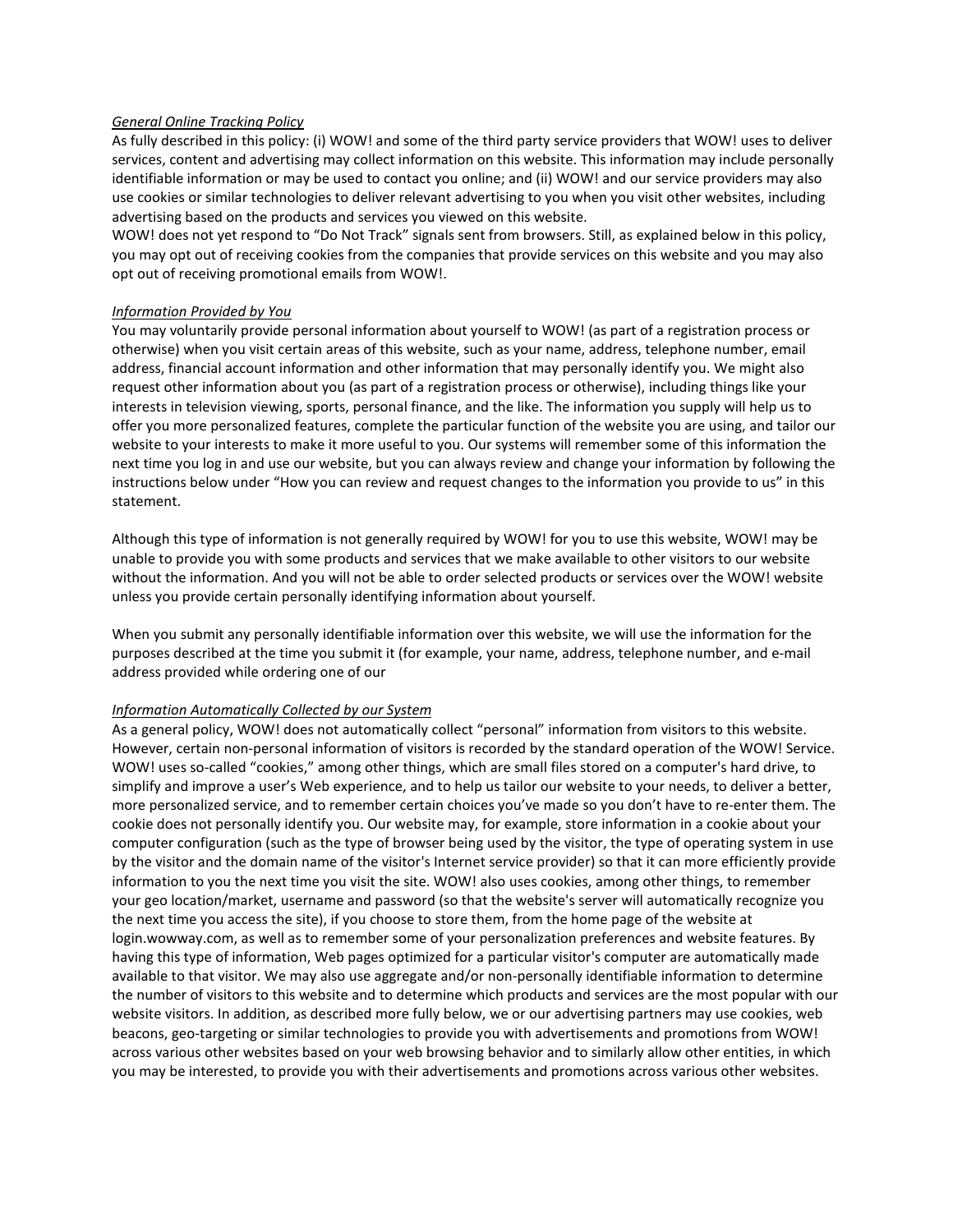Most Web browsers allow you to delete cookies and can be set to inform you when a cookie has been sent to you and provide you with the opportunity to refuse that cookie. Additionally, if you have a Flash player installed on your computer, your Flash player can be set to reject or delete Flash cookies (technically known as Flash "local shared objects"). However, refusing a cookie may, in some cases, preclude you from using, or negatively impact the display or function of, the website or certain areas or features of the website. You may read more about enabling, disabling, and deleting cookies a[t wowway.com](http://www.wowway.com/) at any time by searching for "cookie" and clicking on the link for the topic you wish to read. Again, if you set your browser not to accept cookies or you delete them, you may not be able to take advantage of the personalized features enjoyed by other visitors to and users of our website.

# **How the information is used and the categories of persons or entities with whom the information may be shared, including advertisements that may be presented to you on this and other websites.**

WOW! will generally use any personally identifiable information that you provide to us when you visit this site only for the purposes described at the time it is collected and otherwise to contact you to make you aware of other products and services that you may find of interest. We consider the personally identifiable information contained in our business records to be confidential. We may sometimes disclose personally identifiable information about you to our affiliates or to others who work for or with us. We may also disclose personally identifiable information about you to service providers and vendors, and to others who provide products and services to us. We may be required by law or legal process to disclose certain personally identifiable information about you to lawyers and parties in connection with litigation and to law enforcement personnel. For example, we may be required by law to disclose personally identifiable information about you without your consent and without notice in order to comply with a valid legal process such as a subpoena, court order, or search warrant.

In addition to the uses of information collected by us described above in "The categories of information about you that may be collected and used by us", we, or our advertising providers, may automatically deliver ads for thirdparty products as well as promotions and offers for our own products and services, to all users of this website, whether the users are registered or not, based on non-personal information collected by our system, including: (i) the IP address associated with your computer for purposes of determining your approximate geographic location; (ii) the type of web page that is being displayed, such as a page about WOW!; or (iii) the content on the page that is shown. This activity automatically applies to all users and cannot be customized or controlled by individual users.

We may also use one or more advertising network providers and/or other audience segmenting technology providers to help present advertisements or other content on this website and other websites that display WOW! advertisements. These providers, such as Google, use cookies, web beacons, pixels or other technologies on your computer or mobile or other device to serve you advertisements or content tailored to interests you have shown by browsing on this and other websites you have visited. It also helps determine whether you have seen a particular advertisement or content before in order to avoid sending you duplicates. In doing so, these providers collect non-personally identifiable information such as your browser type, your operating system, web pages visited, time of visits, content viewed, ads viewed, and other click stream data.

When you visit this website, these providers may use cookies, web beacons, pixels or other technologies to note which product and service descriptions your browser visited. When you are presented with WOW! advertisements on other websites, we or these providers may use that information to select advertisements related to your interests. For example, a third party vendor such as Google may display a WOW! advertisement to you when you visit another website not affiliated with WOW!. This is intended to provide you with an additional opportunity to look at WOW! offerings that may be of interest to you. The use of cookies, web beacons, pixels or similar technologies by these providers is subject to their own privacy policies, not WOW!'s privacy policy for this website. If you do not want the benefits of the cookies used by these providers, you may opt-out of them by visiting [http://www.networkadvertising.org/consumer/opt\\_out.asp](http://www.networkadvertising.org/consumer/opt_out.asp) or by visiting their opt-out pages. The advertising network providers and/or audience segmenting technology providers that may collect information about your use of this website, and links to their opt-out pages, are available using this hyperlink: [https://tools.google.com/dlpage/gaoptout.](https://tools.google.com/dlpage/gaoptout/)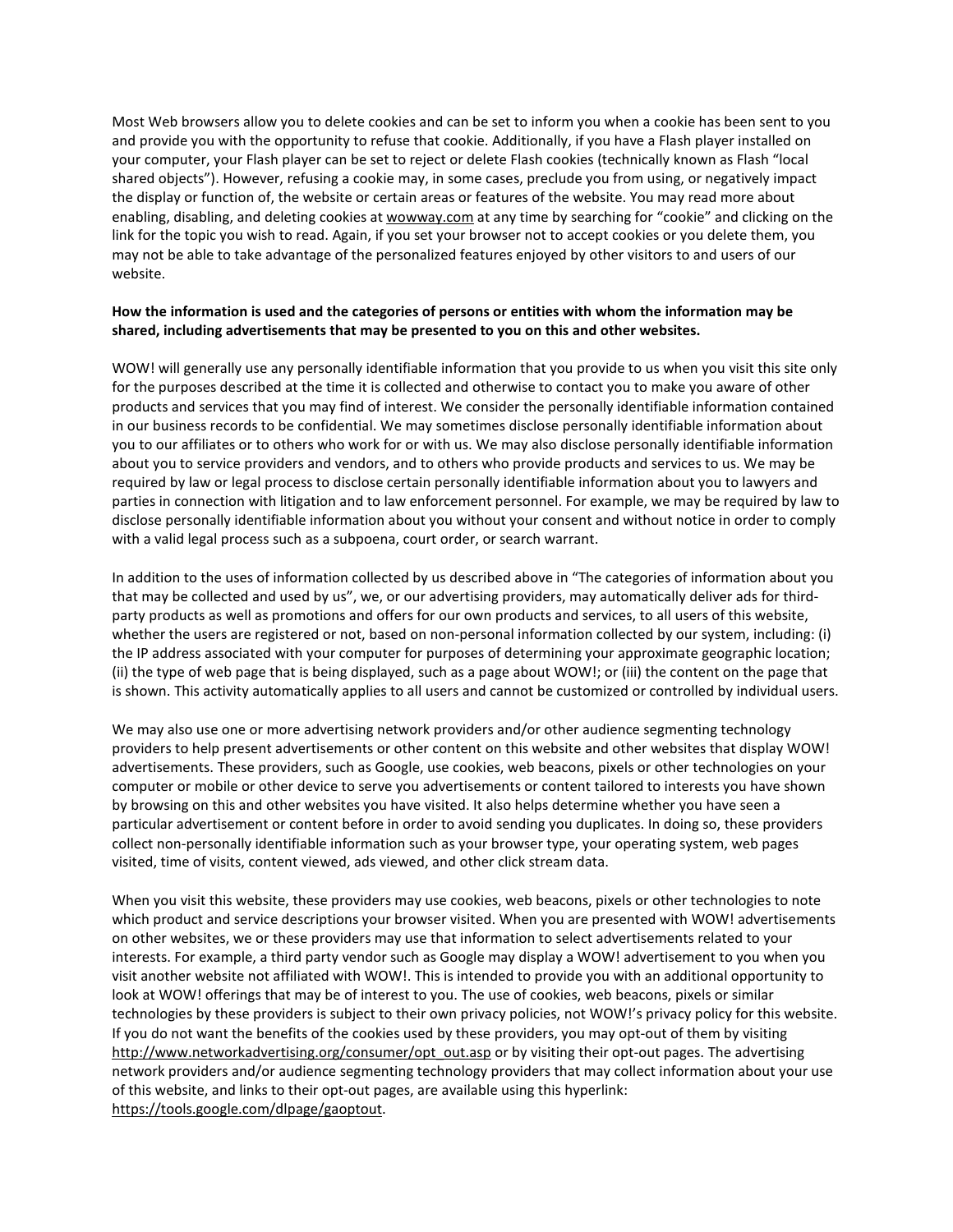Some of the ads you may receive on websites and apps that are tailored to your interests based on your previous activities, searches and site visits will display an "AdChoices" icon. When you see the AdChoices icon, you can also click on it to obtain additional information about the advertisement and your ability to make choices about receipt of such advertisements.

Sometimes WOW! offers different versions of and subscription plans for our products and services in different areas of the country. When you visit this website, we may use the IP address associated with your computer to try to determine your general geographic area so that we can show you about the general offers for products and services that are available in your region. When you are interested in a specific product or service, we may also invite you to enter an address to determine exactly which offer, product or service is available to you. If you are already a WOW! customer and you log in to your account, we will use the address associated with your account to select available offers.

## **Email Contact from WOW!; how you can opt out of WOW! promotional e-mail.**

If you are a WOW! subscriber, we may send you informational or transactional emails about your WOW! account and our services. These messages will contain information and notices about your services, such as changes in the pricing, terms, operating policies or features regarding one or more of the cable or other services you receive from us. These messages are separate and distinct from promotional emails from WOW!, which you may unsubscribe from.

By providing us with an email address (which may include that of a wireless or mobile device), you give us express consent to email you for purposes that include marketing our services to you and, if you are a WOW! subscriber, providing you with transactional or informational messages about your account and services (for example, we may email you about a new product or promotion, or if there will be a change or interruption in your services, or if we have a question about or want to provide you with information concerning your services, equipment, account, billing statement or a past due invoice). You further understand and agree that: (i) certain emails (such as to a wireless device) may result in data or airtime charges from your carrier, which are your responsibility; and (ii) you will notify us immediately if your contact email address changes.

If you do not wish to receive promotional emails from WOW! or would like to change your email subscriptions or preferences, visit [login.wowway.com.](https://login.wowway.com/)

# **Telephone Contact from WOW!.**

By providing us with a telephone number (which may be your home telephone, your cell phone, or another number that you provide to us), you give us express consent to call you for purposes that include marketing our services to you and, if you are a WOW! subscriber, providing you with transactional or informational messages about your WOW! account and services (for example, we may call you about a new product or promotion, or if there will be a change or interruption in your services, or if we have a question about or want to provide you with information concerning your services, equipment, account, billing statement or a past due invoice), and these calls may include autodialed calls, pre-recorded and/or artificial voice messages. You further understand and agree that: (i) certain calls to a cell phone or wireless device may result in data or airtime charges from your carrier, which are your responsibility; (ii) you will notify us immediately if your contact telephone number changes; and (iii) being included in any state or federal "do not call" registry will not be sufficient to remove you from WOW!'s phone marketing list. Please contact us if you do not want us to place telemarketing calls to you at the telephone number that you have provided to us. You are not required to consent to telemarketing calls in order to subscribe to WOW! services.

#### **The kind of security procedures that are in place to protect the loss, misuse or alteration of information.**

All information gathered on our website is stored within a database that is designed to be accessible only by WOW! and its specifically authorized contractors and vendors. Although WOW! implements security measures to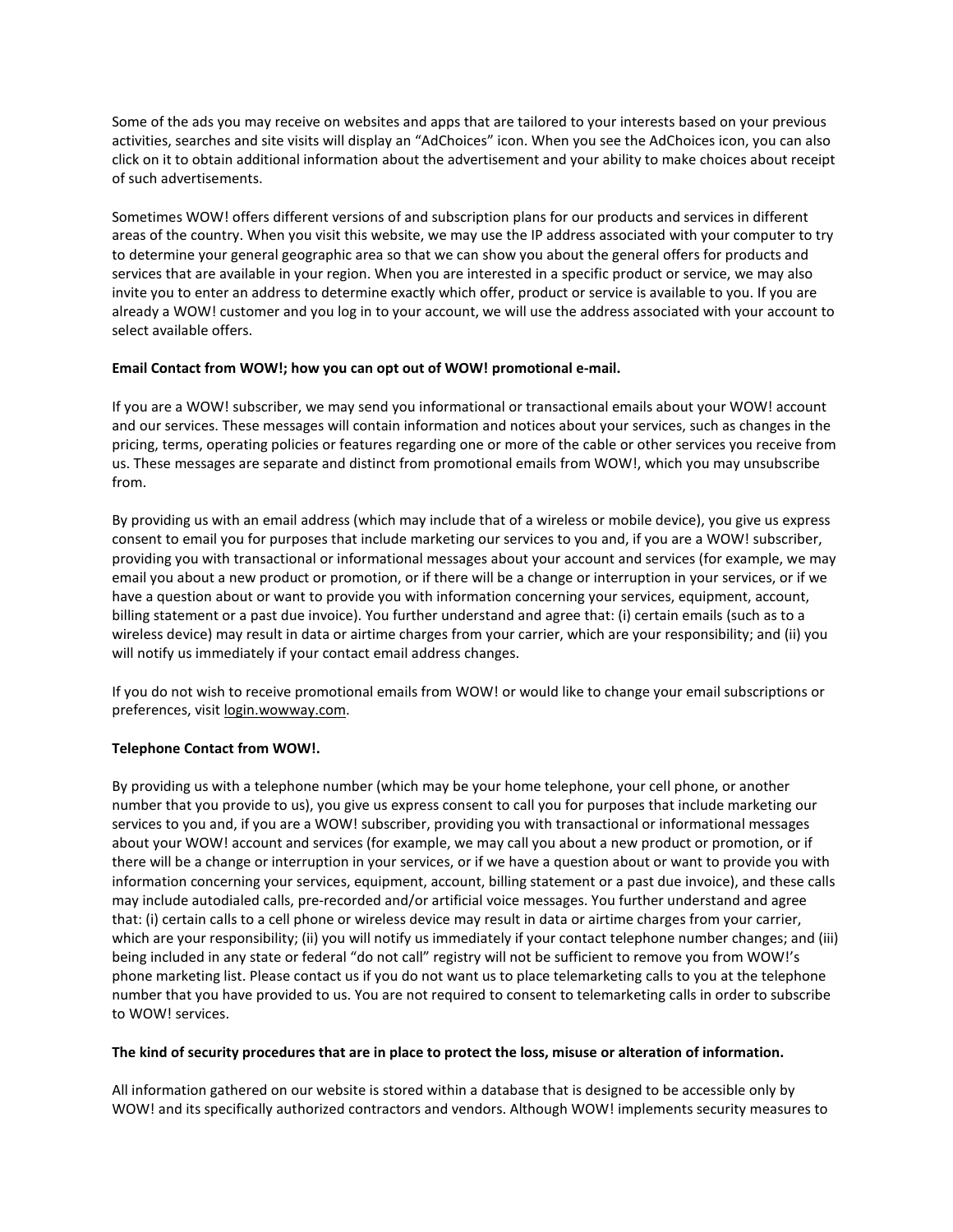protect from disclosure or interception any such personally identifiable information that you may voluntarily supply to us, we cannot guarantee in all instances the complete security of such information. As a consequence, if you wish to completely ensure the privacy of your personally identifiable information, please do not provide it to us.

#### **How you can review and request changes to the information you provide to us.**

You may review and change information that you provide to us through this website by returning to the pages where you entered it, and reviewing or changing the information directly. You may also request changes to some information, such as billing and account information, by calling WOW! at:

*Residential:* 1-866-496-9669 *Business*: 1-888-969-4249 if you are able to verify your identity using a WOW! account number, personal identification number or PIN, or another identifier requested by WOW!.

#### **The privacy policies that apply to subscribers to WOW! products and services.**

This privacy statement discloses the privacy practices for this website only. WOW! supplies copies of the privacy notice that applies to each of our cable, Internet and phone products and services separately to our subscribers. WOW! also provides its Internet subscribers with an additional Internet Privacy Information Statement that is available for review at wowway.com or wowforbusiness.com. You may view any of our privacy notices at [wowway.com](http://www.wowway.com/) or [wowforbusiness.com](http://www.wowforbusiness.com/) at any time by clicking on the Terms & Condition section of our website or by searching for "privacy" and clicking on the link for the privacy notice you wish to read.

#### **WOW! Subscriber Access to Online Content**

If you are a subscriber to WOW!'s cable, Internet or phone services, you may have access to certain services or features through this website. For example, as part of certain levels of service, WOW! allows access to online programming (the "Online Content") to authorized customers and members of the customer's immediate household. The availability of such Online Content varies depending upon your service location and the level of service to which you subscribe, and is subject to change. By accessing the Online Content, you consent, agree and understand that: (i) your access to Online Content is subject to the WOW! terms of service and privacy policy (the "Terms"), which are subject to change, as well as additional terms and conditions imposed by the Online Content provider; (ii) airtime or data charges may apply and are your responsibility, so please check with your carrier; (iii) you are responsible for keeping your password and other credentials confidential, as password sharing with persons outside your household is prohibited; (iv) as fully described in our Terms, WOW! may use its system and equipment to collect, use and store information regarding your use of the service, and may disclose anonymous usage information to Online Content providers and others; and (v) WOW! may also provide information about you to Online Content providers or their vendors so that they can: (a) verify that you are an authorized WOW! subscriber who has authority to access the Online Content, and (b) identify certain characteristics about you, such as your service location. For example, we may provide to content providers information such as your WOW! subscription status, globally unique identifier, zip code and other identification information. The content providers may use and store the information for purposes of authenticating your access rights and providing Online Content to you, including, for example, professional sports programming that is subject to league blackout rules based on a viewer's zip code. The content providers may also share anonymous information regarding you that WOW! provides to them for various other commercial purposes such as selling advertising and generating ratings information for the programming. In addition, to access the Online Content, you may be re-directed to a third party website that is not controlled by or affiliated with WOW!, and is subject to its own terms and conditions and policies. WOW! has no responsibility for the Online Content, the third party website, or the use, storage or disclosure of information that you provide to a third party. WOW! is not responsible for webcasting or any other form of transmission received from any third party or linked site nor is WOW! responsible if the third party or linked site is not working appropriately. WOW!'s provision of links or other access to a third party site does not